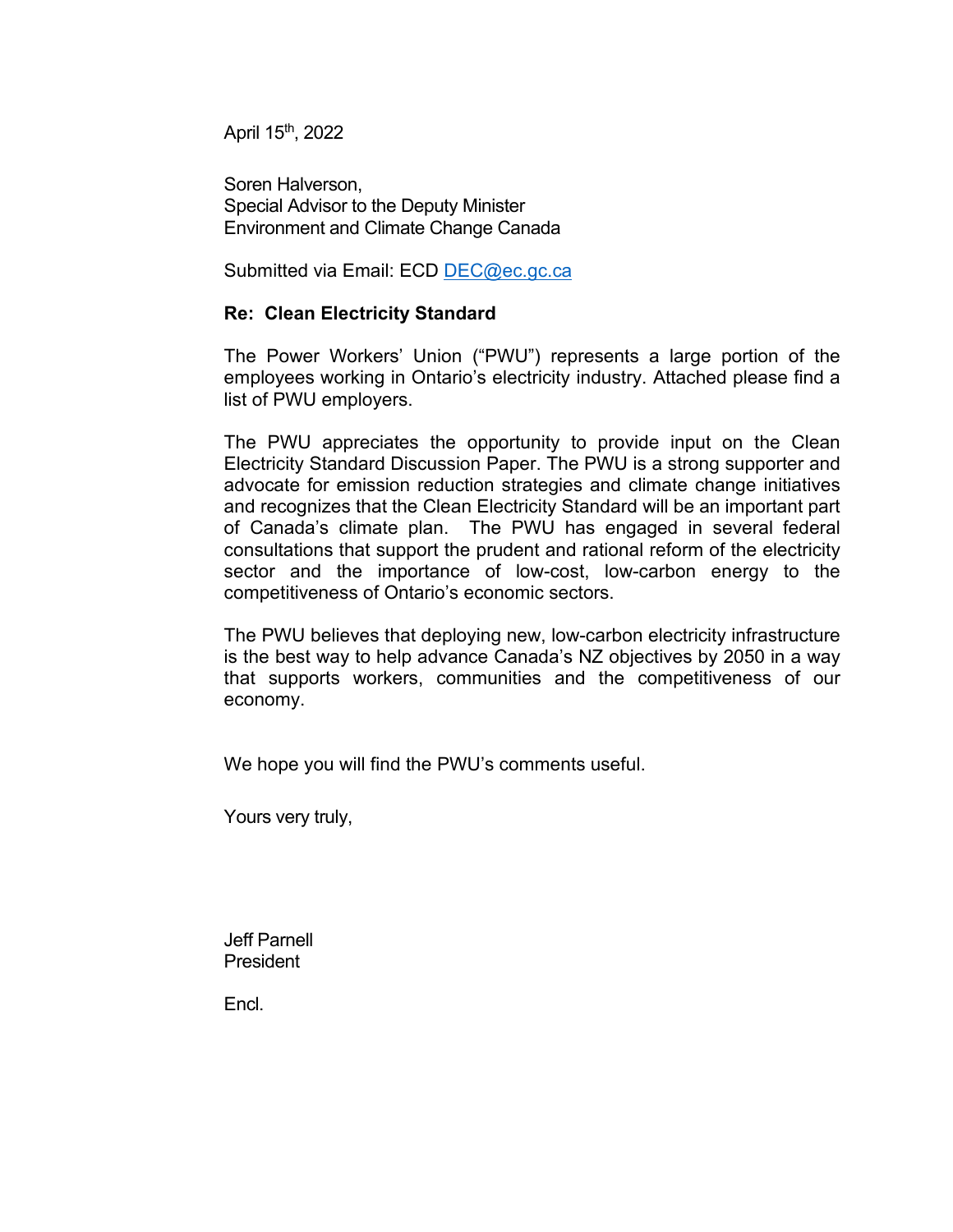# **Power Workers' Union Submission on Canada's Clean Electricity Standard Discussion Paper April 2022**

The Power Workers' Union (PWU) is pleased to submit comments and make recommendations to Environment and Climate Change Canada (ECCC) regarding the development of the Clean Electricity Standard (CES) and to help reach Canada's 2035 climate targets in a way that supports workers, communities, and the competitiveness of our economy. The PWU is a strong advocate of emission reduction strategies and has engaged in several federal consultations, including the SMR Action Plan, Hydrogen Strategy, National Infrastructure Plan, Clean Fuel Standard (CFS), Carbon Capture Utilization and Sequestration (CCUS) tax credit, and the 2030 Emission Reduction Plan.

The federal government has released a discussion paper on a proposed Clean Electricity Standard (CES) and is seeking comments from Canadians on its scope and design. The treatment of electricity within the Output Based Pricing System (OBPS) is also under review. The objective of the CES is to support the federal government's goal of establishing a net-zero emissions electricity system by 2035 and prevent the use of carbon-emitting electricity generating sources to meet demand growth created by decarbonizing the rest of the economy.

The proposed CES is intended to support the provinces and territories with their decisions regarding the:

- 1) Integration of wind and solar generation while de-risking the intermittency challenges;
- 2) Management of increased demand from electrification e.g., the transportation sector;
- 3) Deployment of emerging non-emitting options e.g., energy storage, geothermal and SMRs; and,
- 4) Promotion of energy efficiency and demand-side management to minimize demand and rate impacts.

The discussion paper requested feedback in several areas: Stranding of new emitting assets; CES as an incentive to deploy non-emitting sources, such as nuclear and storage; accelerating the development of the electricity system; resource availability and interconnections with neighboring jurisdictions; continued flexible use of natural gas; and, the CES's technology neutral objective.

The PWU provides the following recommendations in response to the discussion paper.

#### *Context for and Viability of the CES's 2035 goals*

1) The CES objectives should reflect that it is not possible to achieve net zero electricity emissions by 2035 and instead identify alternative pathways to achieve the desired outcomes as soon as possible.

#### *Treatment of gas-fired generation and carbon pricing*

- 2) The CES should allow for an ongoing role for gas-fired generation to provide peak and reserve capacity.
- 3) The OBPS should be modified to render the use of gas-fired generation for baseload and intermediate demand uneconomic.

#### *Benefits and challenges of alternatives to continued gas-fired generation*

- 4) The CES should support the use of biomass fueled generation.
- 5) The CES treatment of renewables should clearly recognize the challenges of relying on renewables to achieve its goals.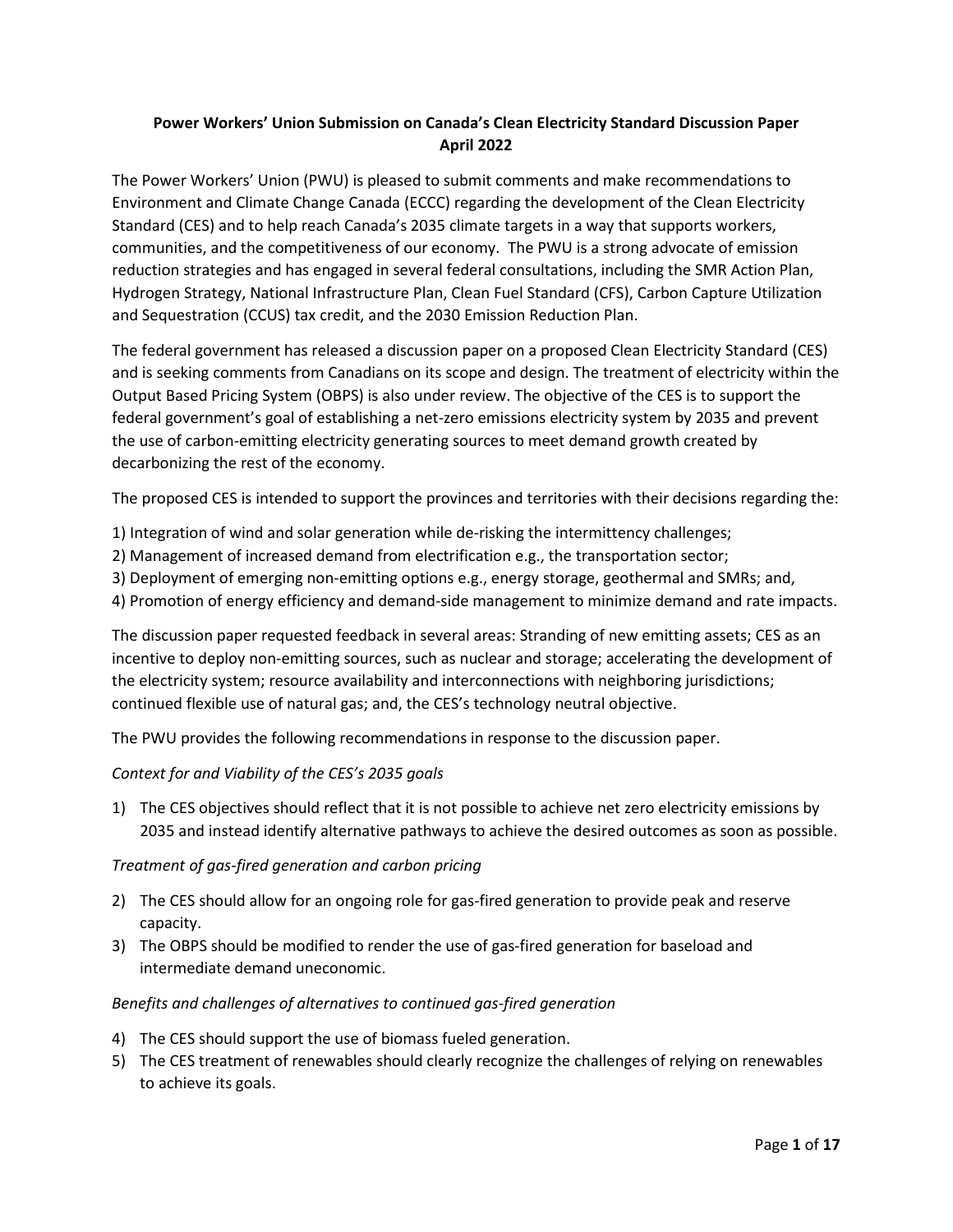- 6) The CES should be technology agnostic, recognizing that the options for developing significant, new non-emitting generating assets are limited and affected by regional economics.
- 7) The CES should support the deployment of emerging technologies that mitigate the need for gasfired generation during the transition and for the long-term.

### *Provincial and Territorial Considerations*

- 8) The CES should be focused on policy drivers that can be used by the provinces and territories to develop the desired net zero emissions electricity system.
- 9) Regional interprovincial Tx Interconnections are dependent upon the type and location of new nonemitting supplies.
- 10) The CES should objectively communicate meaningful cost references regarding the available emission reduction options to support discussion and decision-making.

### *Relationships to other Federal Initiatives*

- 11) Federal tax credits should be available to all low-carbon, baseload, and intermediate resource options to support the CES's technology agnostic objective.
- 12) The federal Green Bonds Framework (GBF) should be technology agnostic and include nuclear.

### *Context for PWU Recommendations*

A stated objective of the CES is to reduce gas-fired generation emissions as soon as practically possible. Unfortunately, achieving this objective is complicated by the anticipated growth in demand for low-carbon electricity resulting from electrification of the economy.<sup>[1](#page-2-0)</sup>

While the CES sets out a strategy for the transition towards 2035 and beyond, the viability of the pathways is influenced by the challenges existent in each provincial and territorial jurisdiction. Reducing Canada's dependence on natural gas will require new electricity infrastructure that depends on regional incremental demand and supply conditions, as shown in Figure 1. For example, significant low-carbon hydroelectric generation already exists in Quebec which has already addressed the building heat challenge and, as a result is forecasting modest demand growth by 2050. On the other hand, Alberta and Saskatchewan must convert their predominantly fossil fuel-fired generation and concurrently address the forecasted, second largest increase in electricity demand.

Ontario's electrification-driven electricity demand growth, the largest in Canada, will make its performance a critical factor for achieving the objectives of the CES. [2](#page-2-1) The ECCC correctly acknowledges the pressing need for action given the significant amount of new, low-carbon energy infrastructure that is required by  $2050.<sup>3</sup>$  $2050.<sup>3</sup>$  $2050.<sup>3</sup>$ 

<span id="page-2-0"></span><sup>1</sup> Strategic Policy Economics, "Electrification Pathways for Ontario to Reduce Emissions", 2021; CCRE Commentary, "Toward a National Energy Vision: Canada's Low-Carbon Energy Infrastructure Opportunity in a Global Net Zero Future", 2021.

<span id="page-2-1"></span><sup>&</sup>lt;sup>2</sup> PWU submission on the National Infrastructure consultation, regarding Government of Canada, "Building the Canada We Want in 2050", 2021.

<span id="page-2-2"></span><sup>3</sup> PWU submission to the 2030 emissions target consultation.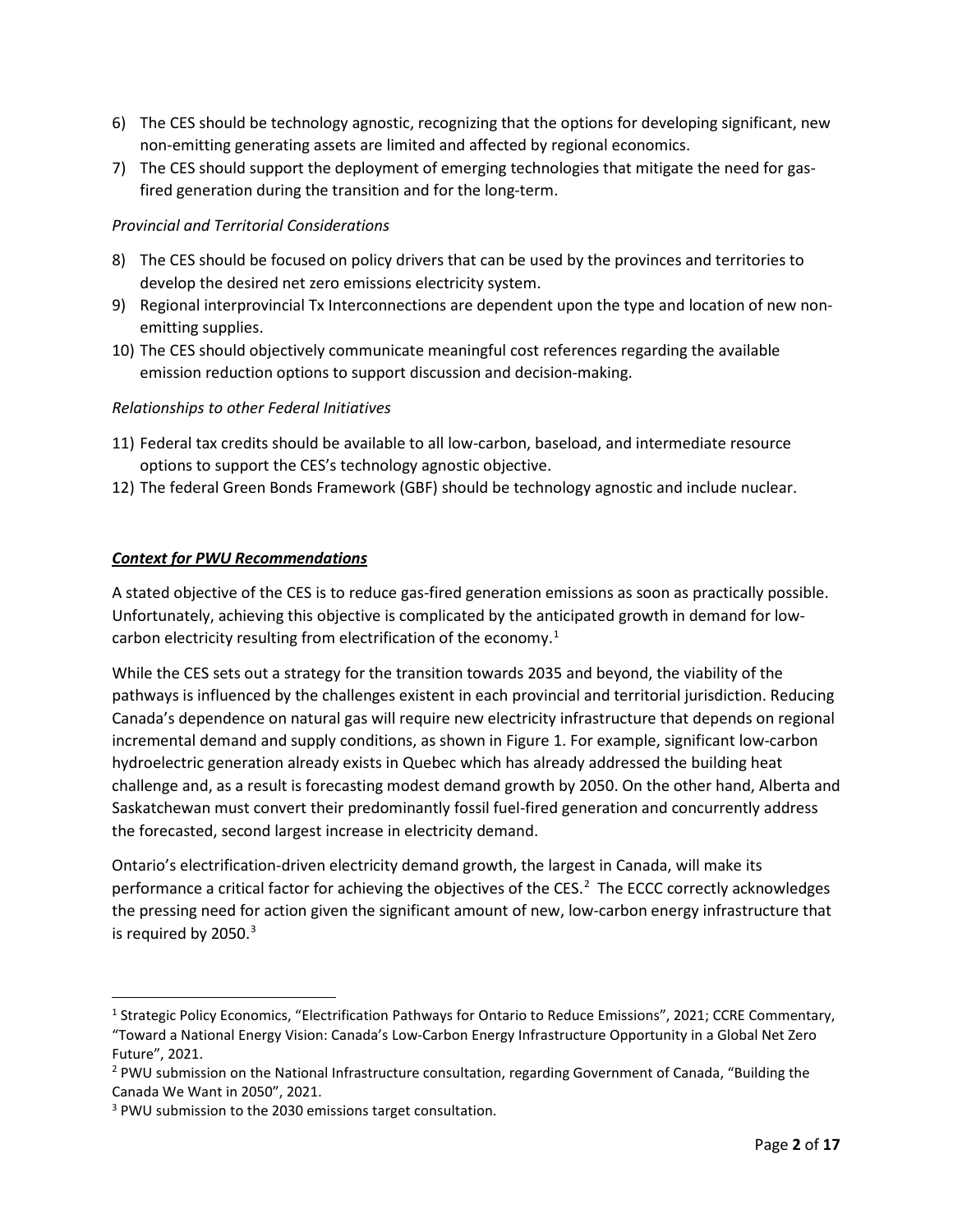

### **Figure 1 – Projected Growth in Needed Capacity to Achieve NZ2050 by Region in Canada**

# *Context for and Viability of the CES's 2035 goals*

**Recommendation #1 –** The CES objectives should reflect that it is not possible to achieve net zero electricity emissions by 2035 and instead identify alternative pathways to achieve the desired outcomes as soon as possible.

Ontario currently plans to meet its growing electricity demand by increasing its reliance on gas-fired generation. This will increase emissions from 4 Mt in 2017 to 17 Mt in 2042 [Figure 2], before considering the impacts of decarbonizing the economy.<sup>[4](#page-3-0)</sup> Electrification of the economy will require even more capacity, potentially exposing Ontario to an unnecessary risk of brownouts in the late 2020s. Ontario is forecast to require 14 GW of new low-carbon supply by 2030.<sup>[5](#page-3-1)</sup> This is equivalent to almost doubling Ontario's existing nuclear and hydro capacity in only 8 years. Ontario will need 20 GW by 2035. This is clearly not possible.

Analyses indicate that meeting the province's electrification demand will increase its' electricity sector emissions by an additional 35 Mt by 2042 as shown in Figure 2 – equivalent to a 25 percent increase in total overall provincial emissions. This will eradicate the emissions reductions achieved by Ontario's coal station closures over a decade ago. This will also set back Canada's overall 2030 national emission targets by 13 percent. In fact, without a change in strategy, Ontario's electricity sector emissions could increase to over 110 Mt by 2050. This equates to the total achievable forecast emission reductions from

<span id="page-3-0"></span><sup>4</sup> IESO, 2021 Annual Planning Outlook, Dec 2021

<span id="page-3-1"></span><sup>5</sup> Strategic Policy Economics, "Electrification Pathways for Ontario to Reduce Emissions", 2021; IESO, 2021 Annual Planning Outlook.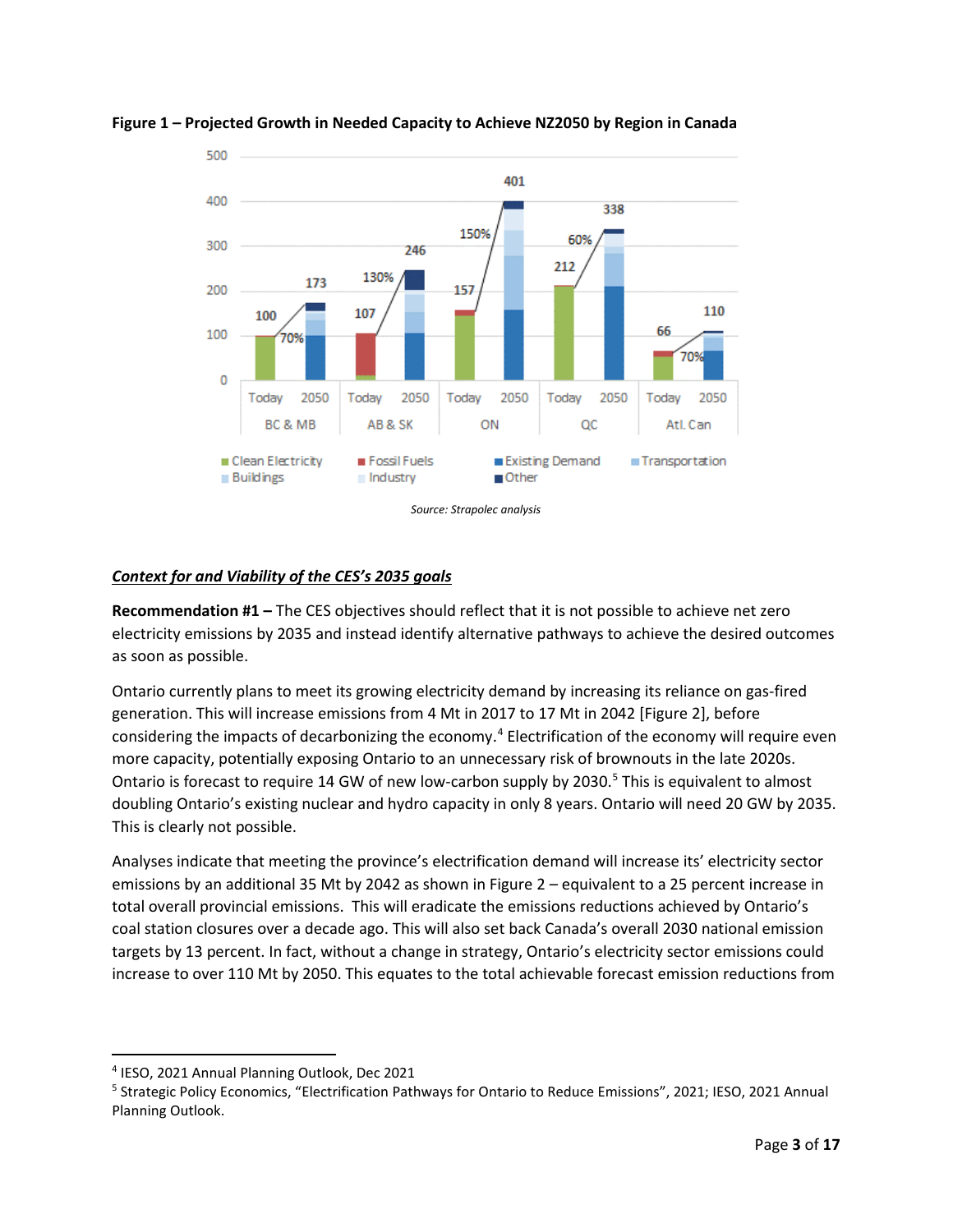decarbonizing the electricity sector in all provinces that are still burning coal. This situation underscores the importance of the federal CES initiative.

Even under an aggressive build out of new low-carbon resources scenario, Ontario's emissions will not peak until 2035, well above the IESO's reference case, before dropping as shown in Figure 2. This will only be possible if Ontario starts immediately to build over 4000 MW of new baseload generation capability per year. However, even with such immediate and aggressive low-carbon capacity procurement, Ontario's electricity sector emissions will only be eliminated shortly before 2050. Such an aggressive procurement plan is not currently in play in Ontario. Over-reliance on natural gas-fired generation will persist for some time.

#### **Figure 2: Emissions Implications Under Emitting and Clean Electricity Options** *(Mt, 2005-2050)*



Sources: IESO, APO, 2020; Source: IESO, 2021 APO, Chapter 7, Figure 42, 2021; Strapolec, Electrification Pathways for Ontario, 2021; Strapolec Analysis

Ontario's situation suggests that the ECCC

should acknowledge achieving NZ by 2035 for the electricity sector is already impossible. The CES objectives should be refocused on the most effective policy options that can enable eliminating electricity sector emissions at the earliest date.

#### *Treatment of gas-fired generation and carbon pricing*

**Recommendation #2 –** The CES should allow for an ongoing role for gas-fired generation to provide peak and reserve capacity.

Natural gas-fired generation can cost-effectively provide peak and reserve capacity to the grid. Peak supplies are rarely used (<2% of the time) and produce negligible emissions over the year. Reserve capacity is almost never used, except under extreme emergency situations. The cost of mostly idle gasfired capacity is much less than any other non-emitting option when its significant variable fuel cost is avoided. Considering the dispatch flexibility of natural gas-fired generation, it remains, at least for the short-term, an important asset for meeting peak and reserve needs. Forecasts suggest that Ontario will remain dependent upon gas-fired generation capacity for peak and reserve needs for a very long time. The most significant challenge for Ontario to 2035 is its need to meet baseload and intermediate demand with gas-fired generation.

Gas-fired generation is favoured by the electricity markets implemented in Ontario given its low capacity cost and how its low variable cost supply sets the energy market price. This inherent bias should be addressed by the CES to limit future participation in the energy market, as opposed to allowing payment of a carbon price as a permission to emit.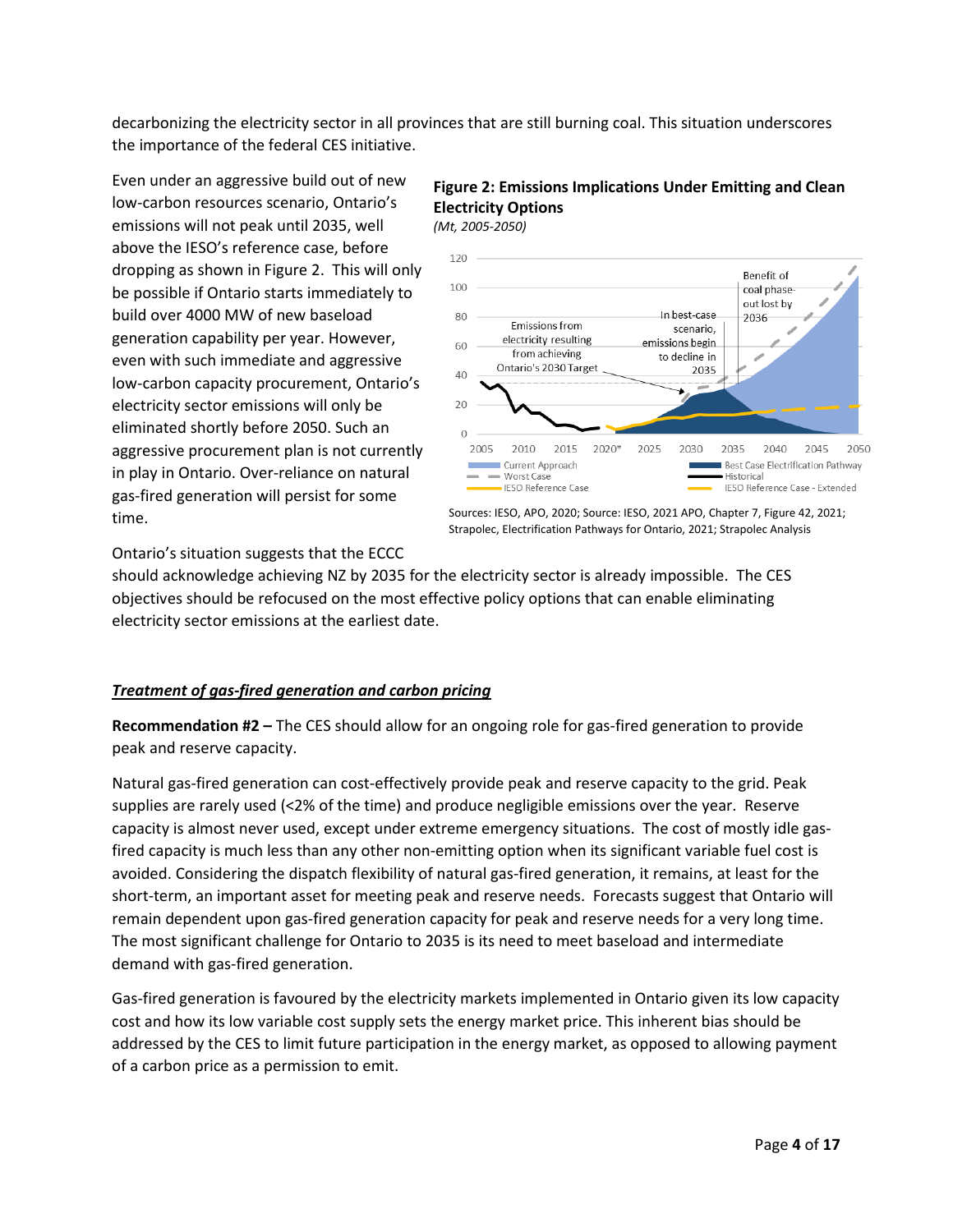**Recommendation #3 –** The OBPS should be modified to render the use of gas-fired generation for baseload and intermediate demand uneconomic.

The need for new policy tools can be mitigated by modifying the OBPS to support the CES in the following ways:

- 1) Aggressively increase the application of the carbon price as a strong signal to investors;
- 2) The transition for consumers should be managed separately;
- 3) There should be no new provisions for credits or offsets;
- 4) Co-generation connected to the grid should be subject to the carbon price based on its efficiency; and,
- 5) Gas-fired generation based distributed energy resources (DERs) should be prohibited.

## *1) Aggressive carbon price*

The Federal Output-Based Pricing System (OBPS) is inherently aggressive as the applicable carbon price for *new* generation transitions to fully expose all output by 2030. Unfortunately, the declining emission limits do not apply to existing generation. Furthermore, in Ontario, both existing and new generation will have negligible exposure to the carbon pricing under the province's Emissions Performance Standard (EPS) thereby eliminating any effective disincentives for natural gas-fired generation.

The treatment of natural gas-fired generation in both the OBPS and Ontario's EPS should be reviewed. The intent of these programs is to protect emission intensive trade exposed sectors from the competitive pressures associated with a carbon price on exported products. Gas-fired generation in Ontario, while it involves some electricity exports, is not trade exposed from a jobs perspective. Jobs in gas-fired plants are paid for by the province through fixed capacity payments. Applying the carbon price to natural gas-fired generation may limit the export of electricity to the U.S., but it will also save Ontario from the emissions associated with those exports. All gas-fired generation should be fully exposed to the carbon price and imports of electricity generated by gas-fired generation should be prohibited, as Ontario does with coal-fired generation.

The presence or absence of a carbon price will not affect the availability of natural gas-fired generation for peak or reserve purposes, but will dissuade its use for baseload and intermediate supply where the emissions do matter. Given the need for peaking and reserve capacity, the fact that fixed costs of the facilities are covered by capacity payments, and the significant growth in demand, there is no risk of stranding any existing gas-fired generation. By providing a strong price signal associated with emissions, investors will have the information they need to not expose ratepayers to the risk of stranding assets.

The CES should clearly signal the application of the full carbon price as soon as possible to incent new non-emitting supply.

## *2) Transition cost exposure to consumers*

One clear drawback to a carbon price is that it increases the cost of electricity for consumers. This can be mitigated by rebating the carbon price to consumers via their electricity bills. These consumer rebates do not weaken the price signal for investors.

## *3) No need for additional credits or offsets*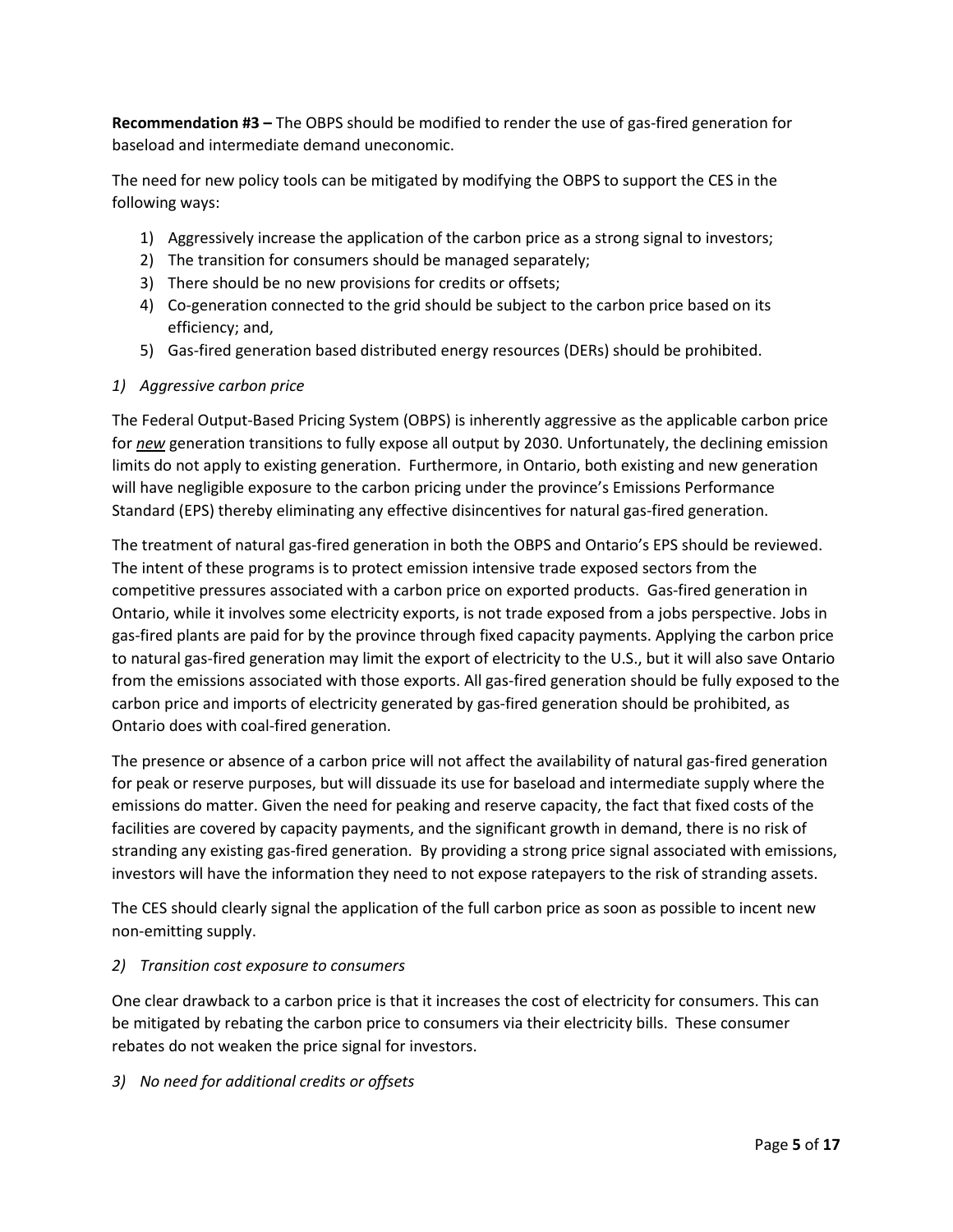If the carbon price is fully applied to natural gas-fired generation, there is no need for any additional credits or offsets. Within the OBPS, the credit market allows for industry to find the cost-effective way to reduce emissions across the economy. This mechanism will be available if natural gas-fired generation remains within the OBPS. As mentioned above, there are no trade exposure risks requiring further action.

# *4) Output from Cogeneration facilities*

The emissions from a Cogeneration facility are already addressed in the OBPS framework. However, any output from cogeneration facilities that is sold to the grid should be subject to the same carbon price formula that is applied to any other large, gas-fired generation facility. The OBPS already recognizes the efficiency benefit of Cogeneration facilities, which will continue to have an advantage over other gasfired options when selling power to the grid. However, the limits should be decreased over time to fully expose generation sold to the grid by 2030, as recommended for all gas-fired generation.

## *5) Gas-fired DER should not be supported*

Purpose built gas-fired DER generation should already be exposed to the carbon price under the Greenhouse Gas Pollution Pricing Act (GGPPA) as the emissions from these facilities would fall under the thresholds set for OBPS participation. Nevertheless, the final policy should ensure that these facilities are fully exposed to the carbon price and/or any future development is subject to an outright ban.

### *Benefits and challenges of alternatives to continued gas-fired generation*

#### **Recommendation #4 –** The CES should support the use of biomass fueled generation

Canada's significant renewable, farm and forest-sourced, carbon-neutral biomass wastes represent another opportunity to reduce carbon emissions while providing electricity, heat and biofibre-based alternatives to fossil fuels.<sup>[6](#page-6-0)</sup> As well, the distributed availability of the biomass feedstocks makes it a flexible source of low-carbon energy at both the regional and provincial level.<sup>[7](#page-6-1)</sup> For example, biomass generation in Northwest Ontario is a cost-effective alternative to natural gas-fired generation in the region while reducing natural gas imports from the U.S. at the provincial level.<sup>8</sup>

Furthermore, forestry waste biomass generation can provide the same flexibility offered by natural gasfired generation. This form of generation produces minimal net emissions due to its renewable feedstock and when coupled with CCUS (e.g. Bioenergy Carbon Capture and Storage (BECCS)) offers a net carbon sink option. This can help the CES achieve NZ for the electricity sector by compensating for any natural gas-fired generation required to provide peak/reserve/emergency supply.

The Atikokan Generating Station (AGS) in Northwestern Ontario represents an important opportunity to continue and expand the use of waste forestry biomass to produce low-carbon electricity and heat.

<span id="page-6-0"></span><sup>&</sup>lt;sup>6</sup> PWU submission on the National Infrastructure consultation, regarding Government of Canada. "Building the Canada We Want in 2050." 2021.

<span id="page-6-1"></span><sup>7</sup> PWU, Submission to MNRF on ERO 019-3514, Ontario's Draft Forest Biomass Action Plan, 2021.

<span id="page-6-2"></span><sup>8</sup> M. Brouillette, CCRE Commentary – Toward a National Energy Vision: Canada's Low-Carbon Energy Infrastructure Opportunity in a Global Net Zero Future, 2021; PWU submission to Ontario's Forestry Biomass Action Plan, 2021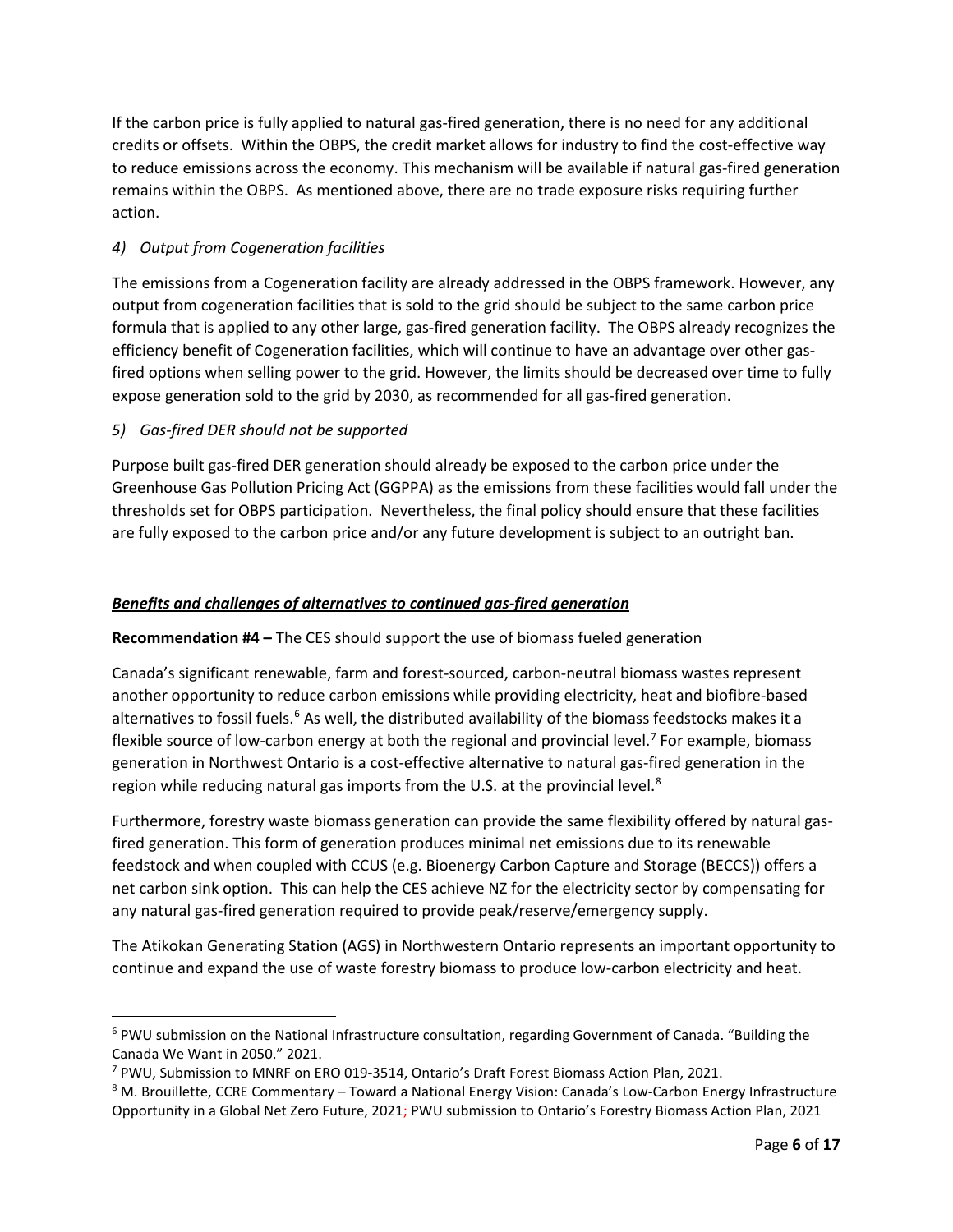Analysis shows this is an economic alternative to gas-fired generation.<sup>[9](#page-7-0)</sup> OPG considers sustainably managed biomass generation to be one of its low-carbon generation sources along with hydro and nuclear. OPG classifies the AGS as a low carbon emissions source of supply based on the sustainable forestry practices that provide the wood pellets.[10](#page-7-1)

Ontario's sustainable forest management planning processes and practices enable OPG's biomass program to satisfy the United Nations Framework Convention on Climate Change (UNFCCC) definition of renewable biomass. Additionally, the proven, available biomass supplies in the Northwest make the AGS a strategic location for producing low-carbon hydrogen that could help decarbonize heavy duty vehicles in the forestry sector.

**Recommendation #5 –** The CES treatment of renewables should clearly recognize the challenges of relying on renewables to achieve its goals.

The CES discussion paper favours the use of renewables for achieving its goals. However, there are evident risks associated with the underlying assumptions of the CES: availability of the technologies; modelling limitations; the amount of back-up natural gas-fired generation that is required, and the cost competitiveness.

1) Technology Availability Constraints

The CES discussion paper asserts that renewables are widely available. However, there are several evident factors that will limit the availability of the renewable capacity required to meet the magnitude of Canada's emerging needs. As the CES paper notes, Canada's demand for electricity will be significant - over twice today's available capacity.

Supplying 1000 TWh of new demand would require 40,000 five-MW wind turbines and 17 million acres of land on which to site them.<sup>[11](#page-7-2)</sup> It is also worth noting that wind output is low in the summer. Grid solar installations would need 2.5 million acres and do not produce much electricity in the winter. Most of the prime locations for wind resources in Ontario have already been developed, yet to meet the 2050 target using renewables could require over 200 times more than what is already installed in Ontario. – and that is if the renewables output could be aligned with demand.

2) Modelling Limitations

Numerous modelling exercises have been undertaken around the world to assess the potential role for renewables in the future. However, studies of the reliability of these models suggests the

<span id="page-7-1"></span><span id="page-7-0"></span><sup>&</sup>lt;sup>9</sup> Strategic Policy Economics, "Atikokan GS Extended Operations", 2022.<br><sup>10</sup> [https://www.opg.com/powering-ontario/our-generation/biomass/;](https://www.opg.com/powering-ontario/our-generation/biomass/) OPG Annual Report, 2019; World Resources Institute, INSIDER: Why Burning Trees for Energy Harms the Climate, Dec 2017; OPG, Ontario Power Generation's Biomass Journey, Sept 2017; FutureMetrics LLC, Biomass Carbon Capture and Sequestration, Dec 2020.

<span id="page-7-2"></span><sup>&</sup>lt;sup>11</sup> SNC Lavalin, "Engineering Net Zero, March 2021; Nuclear Innovation Institute, "Nuclear Intelligence Report", September, 2021; Strapolec analysis.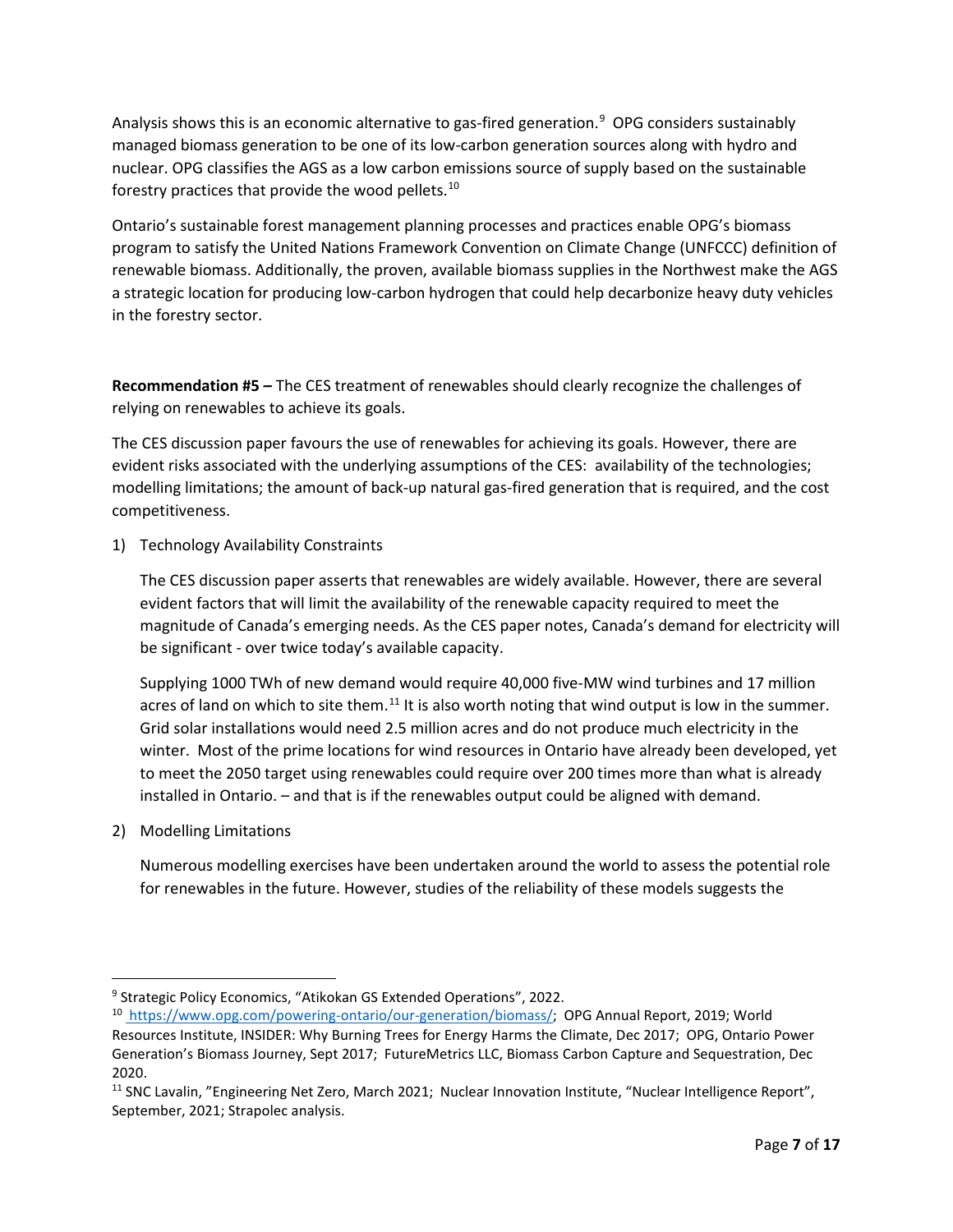contributions of renewables is overestimated and the associated costs underestimated.<sup>12</sup> These conclusions reflect the manner in which intermittency is addressed i.e., hourly, daily, weekly and seasonal variability of both output and demand.

Understanding these limitations is critical. For jurisdictions like Ontario, for example, the amount of sunshine is half that of Arizona and the consistency of wind is two thirds of that of the mid west U.S. Improving the reliability of these models would demonstrate how the need for, and use of, storage increases as does the need for backup gas generation and the amount of excess generation that is wasted, as illustrated in Figure 3 for Ontario.<sup>13</sup> These shortcomings should be addressed within the toolset used by the ECCC to ensure the appropriate information is available to support cost-effective decisions regarding ECCC policies and plans.



#### **Figure 3 – Implications for Storage and Backup Supply for Renewables Scenarios**

Note: The simulations modelled, including the nuclear scenario shows how the technology options could meet daily intermediate demand in the IESO's reference forecast for 2030 that exceeds what Ontario's existing baseload could supply after the Pickering Nuclear Generating Station retires.

3) Need for Backup Generation

The need for backup firm supply is higher than many assume. Analyses have clearly demonstrated that the renewables-based scenarios require significant flexible backup generation, even with the use of storage. This occurs due to intermittency—the days, and even weeks, when the output from renewables is negligible and/or insufficient to charge storage assets. Gas-fired generation will be needed to supply 20% to 30% of the energy output planned from renewables as illustrated in Figure 3 above. Simulations show that replacing natural gas-fired generation for meeting baseload and

<span id="page-8-0"></span><sup>&</sup>lt;sup>12</sup> Hans-Kristian Ringkjøb $*$ , et al., "A review of modelling tools for energy and electricity systems with large shares of variable renewables", 2018, Renewable and Sustainable Energy Reviews; Miguel Chang a,\*, et al., "Trends in tools and approaches for modelling the energy transition", 2021, Applied Energy.

<span id="page-8-1"></span><sup>&</sup>lt;sup>13</sup> Strategic Policy Economics, "Renewables-Based Distributed Energy Resources in Ontario", 2018.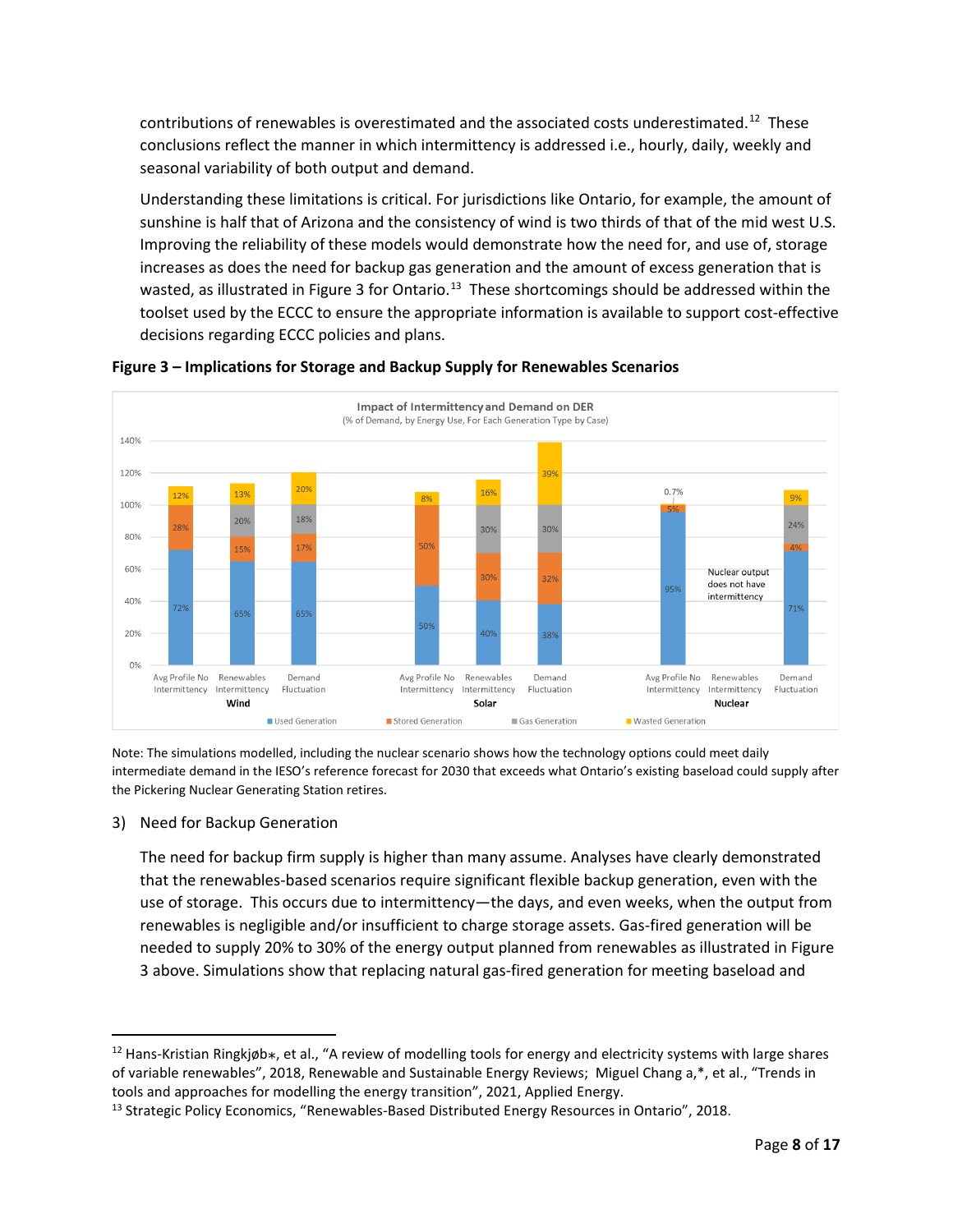intermediate demand with 100% renewables and storage would cost four times as much as other low carbon alternatives.<sup>14</sup>

If a net zero emission electricity sector is the objective, the use of unconstrained natural gas to backup renewables is not the solution. Improved modelling would enable the ECCC to deliver better results. In the short-term renewables can help transition a decrease in the use of natural gas-fired generation. In the longer-term, renewables and natural gas will not help Canada achieve NZ by 2050.

4) Cost Competitiveness

The CES discussion paper posits that renewables are becoming cost competitive as evidenced by their increased adoption across Canada. It is noteworthy to acknowledge that the vast majority of this adoption has been incented by substantial subsidies. For example, in Ontario these subsidies led to large cost increases and widespread consumer dissatisfaction.

The discussion paper correctly noted that the full cost of renewables is not clear as it includes expenditures for market and regulatory reforms, expansion and reinforcement of transmission and distribution infrastructure and for providing system flexibility. These costs all result from the intermittency and non-dispatchable nature of renewables.

As shown in Figure 4, detailed simulation models show that, even a decade from now, renewables solutions are expected to cost 25% more than other low-carbon generation options capable of meeting intermediate demand and almost twice as costly for baseload, reflecting the reliance on backup from gas-fired generation.





Note: Costs shown after conversion to Canadian context and include full life cycle costs, waste and decommissioning. Capital cost for CCGT w/o CC is based on IESO \$140,000/MW/year, with CC adding \$101,000/MW/year. Storage assumptions reflect lowest available cost, which is compressed air energy storage, co-located with wind farms. Source: Strapolec, 2021.

<span id="page-9-0"></span><sup>14</sup> CCRE Commentary, "Renewables-based Distributed Energy Resources in Ontario: A Three-Part Series of Unfortunate Truths, Part 2: Cost Implications", June 2019.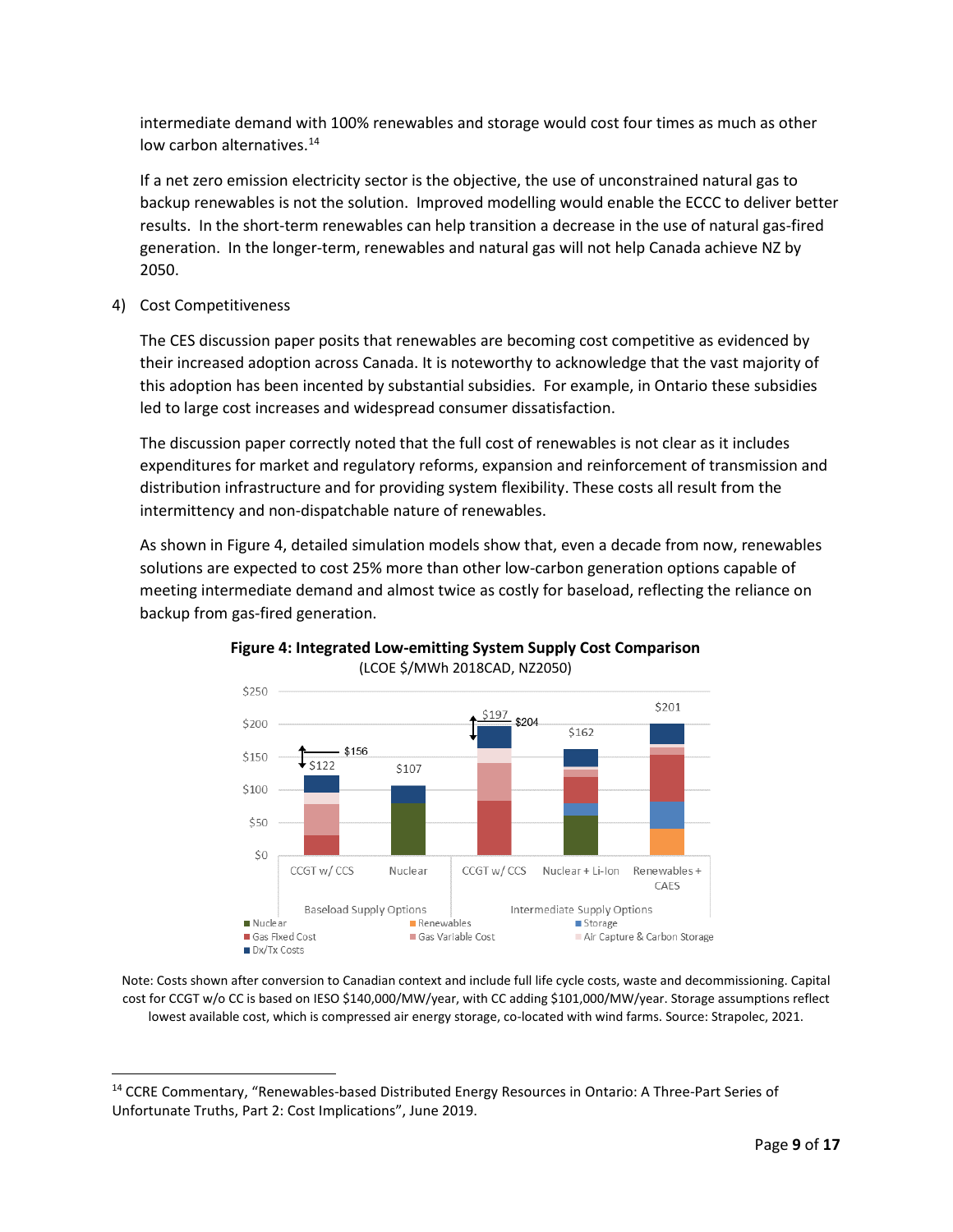**Recommendation #6 –** The CES should be technology agnostic, recognizing that the options for developing significant, new non-emitting generating assets are limited and affected by regional economics.

Canada's significant low-carbon energy options – renewable biomass, hydroelectric, natural gas-fired generation with carbon capture and nuclear – can help Canada achieve its NZ targets. The latter three options are best suited for providing low-carbon baseload electricity, however, their potential availability is unequally distributed across the country.<sup>15</sup> Similarly, their respective roles in electrification of the economy and hydrogen deployment will vary by region.

Jurisdictions around the world are wrestling with the same challenges and are seeking low-carbon technological advantages in CCUS, new nuclear and small modular reactors (SMRs) and their roles in a hydrogen economy. Low-carbon nuclear and hydroelectric resources in Ontario and hydroelectric in Quebec could be key drivers for electrification and electrolytic hydrogen production while western Canada may be able to economically produce hydrogen from natural gas with carbon capture. All these potential solutions are not without challenges.

In Canada, recent major hydroelectric power developments outside of Ontario and Quebec have encountered significant issues – specifically Site C in BC, the Keeyask Dam in Manitoba, and Muskrat Falls in Labrador.<sup>[16](#page-10-1)</sup> At the present time, Quebec is not planning for further investment in new hydroelectric plants.<sup>[17](#page-10-2)</sup> While Ontario is exploring its remaining hydroelectric options, higher costs are anticipated. [18](#page-10-3) Large-scale hydroelectric stations require extensive land. For example, meeting Canada's emerging electricity demand is expected to require 115 hydro reservoirs similar in capacity to BC's Site C project. Or alternatively, the required capacity is 15 times that of Quebec's James Bay complex and would require the flooding of up to 160,000 sq kms or 40 million acres of land.<sup>[19](#page-10-4)</sup>

While significant economic and geological potential for CCUS exists in Alberta and Saskatchewan, its viability is less evident elsewhere in the country. Furthermore, natural gas-fired generation fitted with CCUS will not be a zero-emitter as it is only anticipated to be 90% efficient. However, the CCUS option could be integrated with renewables and/or direct air capture (DAC) to improve outcomes, but at some additional cost.[20](#page-10-5)

Recently, the International Energy Association (IEA) noted the importance of nuclear energy for achieving Canada's Net Zero targets.<sup>[21](#page-10-6)</sup> While the federal government and the western provinces are

<span id="page-10-0"></span><sup>15</sup> Strategic Policy Economics, "Towards a National Energy Vision", 2021.

<span id="page-10-1"></span><sup>&</sup>lt;sup>16</sup> Strategic Policy Economics, "Towards a National Energy Vision", 2021.

<span id="page-10-2"></span> $17$  CBC News, "Quebec looks beyond hydroelectricity as last planned megaproject set to wrap", December 2021. <sup>18</sup> Ontario Newsroom, "Province Asking Ontario Power Generation to Investigate New Hydroelectric

<span id="page-10-4"></span><span id="page-10-3"></span>Opportunities", January 2022; Strategic Policy Economics, "Towards a National Energy Vision", December 2021.<br><sup>19</sup> SNC Lavalin, "Engineering Net Zero", March 2021; Strategic Policy Economics, "Emissions and the LTEP", 2016; Strategic Policy Economics, "Towards a National Energy Vision", 2021; The Canadian Encyclopedia, James Bay Project, January 31, 2011.

<span id="page-10-5"></span><sup>&</sup>lt;sup>20</sup> Strategic Policy Economics, "Electrification Pathways for Ontario to Reduce Emissions", 2021.

<span id="page-10-6"></span><sup>&</sup>lt;sup>21</sup> IEA, Canada Energy Policy Review, 2021.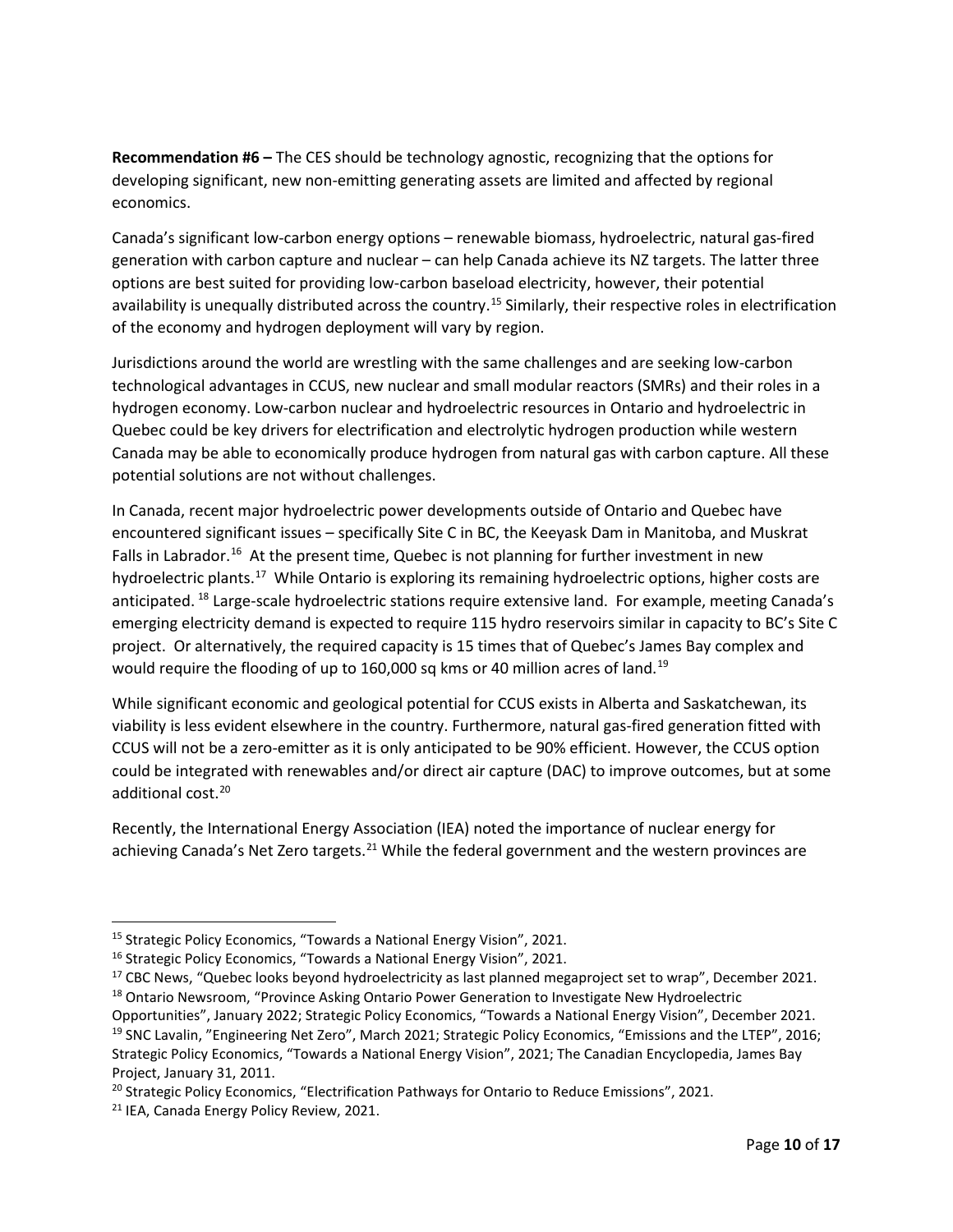supportive of Canada's SMR action plan, there is no material funding.<sup>[22,](#page-11-0)[23](#page-11-1)</sup> Concurrently, Ontario, with its low emission electricity sector profile dependent upon nuclear, is only pursuing small scale pilots with foreign-based technologies.<sup>[24](#page-11-2)</sup> Given Canada's established need for low-carbon generation and the societal benefits of nuclear energy, the absence of nuclear in Canada's NZ strategy is jarring.

Analyses show that building new nuclear in Ontario is the best long-term solution for reducing emissions in the province. From a land use perspective, meeting Canada's emerging demand will only require 19 nuclear sites equivalent in size to the Bruce Power Complex. These facilities could be sited on 40,000 acres or 0.04 million acres of land – an area that is less than 0.1% of the land required to support wind or hydro.<sup>[25](#page-11-3)</sup>

If the full price of carbon is incorporated in the CES and OBPS frameworks, the aforenoted three options will emerge as appropriate to their inherent regional advantages.

**Recommendation #7** – The CES should support the deployment of emerging technologies that mitigate the need for gas-fired generation during the transition and for the long-term.

The CES discussion paper posed the question of the role that Distributed Energy Resources (DERs) could play in helping achieve the NZ 2035 goals for the electricity system. Three types of DER could be considered:

- Small gas-fired distributed generation, often Cogeneration;
- Renewables, typically solar; and,
- Storage.

Gas-fired generation based DERs should not be supported by the CES framework. Currently in Ontario, this type of installation is proliferating behind the meter due to generous provincial rate programs. However, as discussed previously, these kinds of applications could become less economic with a broad application of the carbon price in the GGPPA and/or OBPS and through rate reform.

Renewables-based DERs, typically defined as small, not grid scale installations e.g., rooftop solar, are high cost and largely non-dispatchable devices, even when coupled with storage. They add to the total system cost and require gas-fired back up as noted earlier. There are better alternatives. Programs such as Net Metering should be abandoned in jurisdictions with low fossil fuel supply mixes for these reasons. While these are provincial issues, the CES should provide clarity regarding the true costs, benefits and emission forecasts of DER.

Storage, although most often used to mitigate renewables intermittency, is the most attractive type of DER. The most valuable use of storage is for smoothing local demand. Locating storage as close as possible to the load provides flexible capacity that can reduce the need for gas-fired generation to meet

<span id="page-11-1"></span><span id="page-11-0"></span><sup>&</sup>lt;sup>22</sup> NRCan, SMR Action Plan, 2021.<br><sup>23</sup> NII, Nuclear Intelligence Report, "Why hydrogen needs nuclear", September 2021; Strategic Policy Economics, "Electrification Pathways for Ontario to Reduce Emissions:", 2021; Ontario Newsroom, "Small Nuclear Reactor Study Released, Alberta Signs SMR MOU", April 14, 2021.

<span id="page-11-2"></span><sup>&</sup>lt;sup>24</sup> OPG, "OPG advances clean energy generation project", December 2, 2021.

<span id="page-11-3"></span><sup>&</sup>lt;sup>25</sup> NII, Nuclear Intelligence Report, "Why hydrogen needs nuclear", September 2021.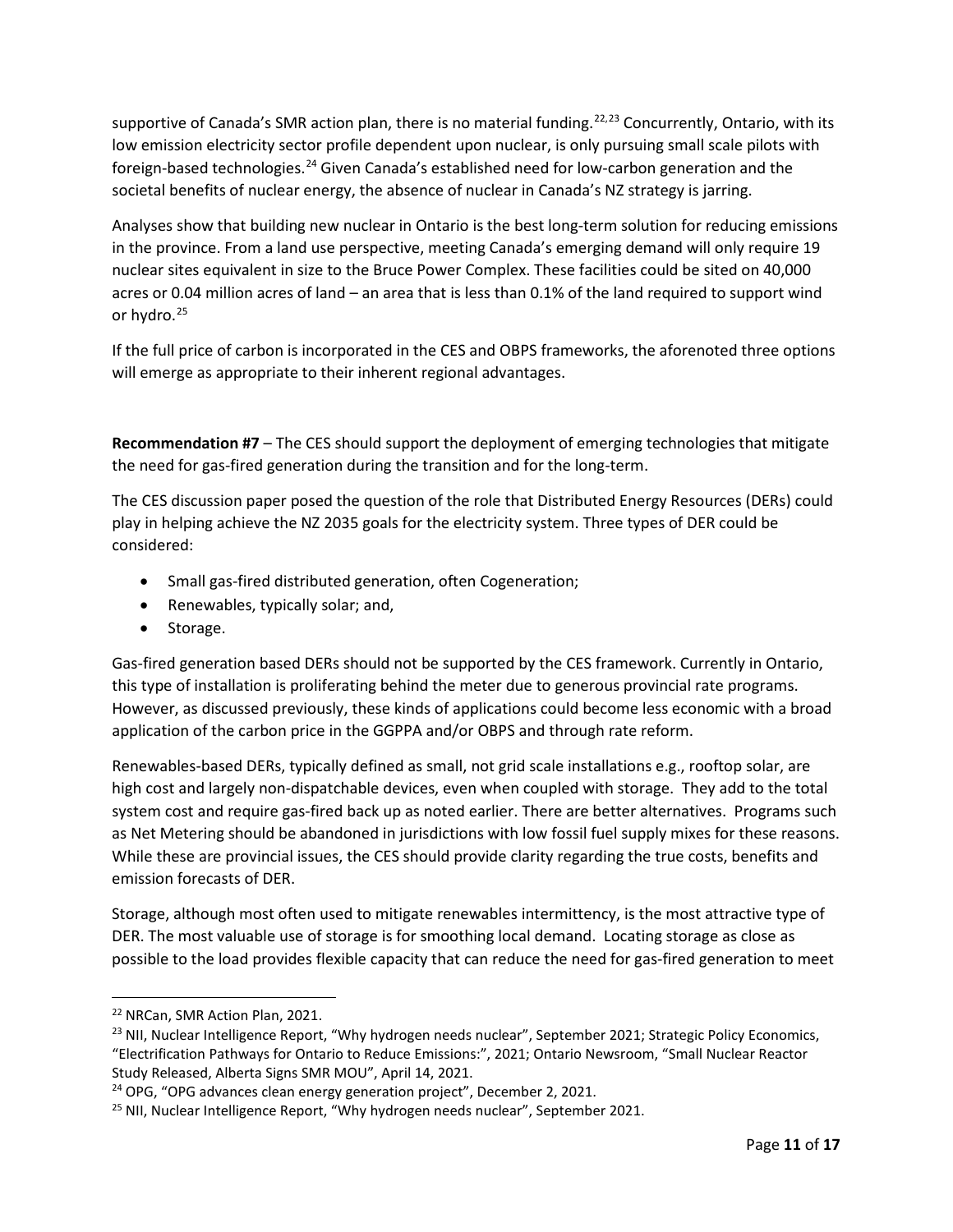peak, reserve and daily intermediate demands. Local community-scale storage may be the most costefficient as residential-scale storage costs are expected to remain high for some time.

Other emerging demand side management (DSM) technologies could potentially accelerate the transition to a NZ grid: electric vehicles (EVs); dual-fuel heat pumps; and, electrolytic hydrogen.

- EVs could effectively represent a subsidized form of small-scale storage directly available in homes and buildings.<sup>[26](#page-12-0)</sup> Depending on the level of EV penetration, EV batteries could obviate the need for other forms of storage. Bidirectional EV chargers significantly enhances their utility.
- Dual-fuel heat pumps that operate off both electricity and natural gas could help mitigate the need for "peaking" gas-fired electricity generation in the winter. Producing heat from natural gas is far more energy efficient than generating electricity. Furthermore, blending renewable natural gas and hydrogen and then injecting it into the gas distribution system could reduce emissions during the transition to NZ.
- In the longer-term, as the hydrogen economy grows, electrolysers could meet most of the peak and reserve needs currently forecast for natural gas generation.<sup>[27](#page-12-1)</sup>

A network of distributed hydrogen electrolysers integrated with the electricity system coupled with emerging DSM gas/electricity systems could achieve Canada's NZ objectives at a lower cost. These options reduce the use of natural gas and need for generation capacity while increasing the efficiency of the transmission and distribution system. When coupled with non-emitting baseload supplies, these technologies can effectively smooth local demand.<sup>[28](#page-12-2)</sup>

Nuclear provides a well-suited foundation for an integrated low-carbon technology package that provides distributed storage capabilities and electrolytic hydrogen production. Accomplishing the CES NZ objectives can be accelerated by incenting new, low-carbon baseload generation. Storage and other DSM technologies will follow assuming the current biases favouring gas-fired generation are appropriately priced and regulated.

## *Provincial and Territorial Considerations*

**Recommendation #8 –** The CES should be focused on policy drivers that can be used by the provinces and territories to develop the desired net zero emissions electricity system.

The CES discussion paper acknowledges that the provinces and territories have constitutional jurisdiction over electricity. However, the CES represents an opportunity to promote a national collaborative vision for electricity and other energy resources that benefit all of Canada. It can do so by establishing a common view on electricity system emissions, carbon pricing, the need for market reforms, and an end-point emissions standard to establish the conditions for regional investments in BECCS and DAC to support the CES NZ objective.

*A Common View* - The CES should define policy priorities to encourage provincial/territorial government accountability in providing a low-carbon electricity supply mix. The low carbon energy transition

<span id="page-12-0"></span><sup>&</sup>lt;sup>26</sup> PlugNDrive, "EV Batteries Value Proposition for Ontario's Electricity Grid and EV Owners", 2020.

<span id="page-12-1"></span><sup>&</sup>lt;sup>27</sup> PWU submission on the Natural Resources Canada (NRCan), "Hydrogen Strategy for Canada", 2020.

<span id="page-12-2"></span><sup>&</sup>lt;sup>28</sup> Strategic Policy Economics, "Electrification Pathways for Ontario to Reduce Emissions", 2021.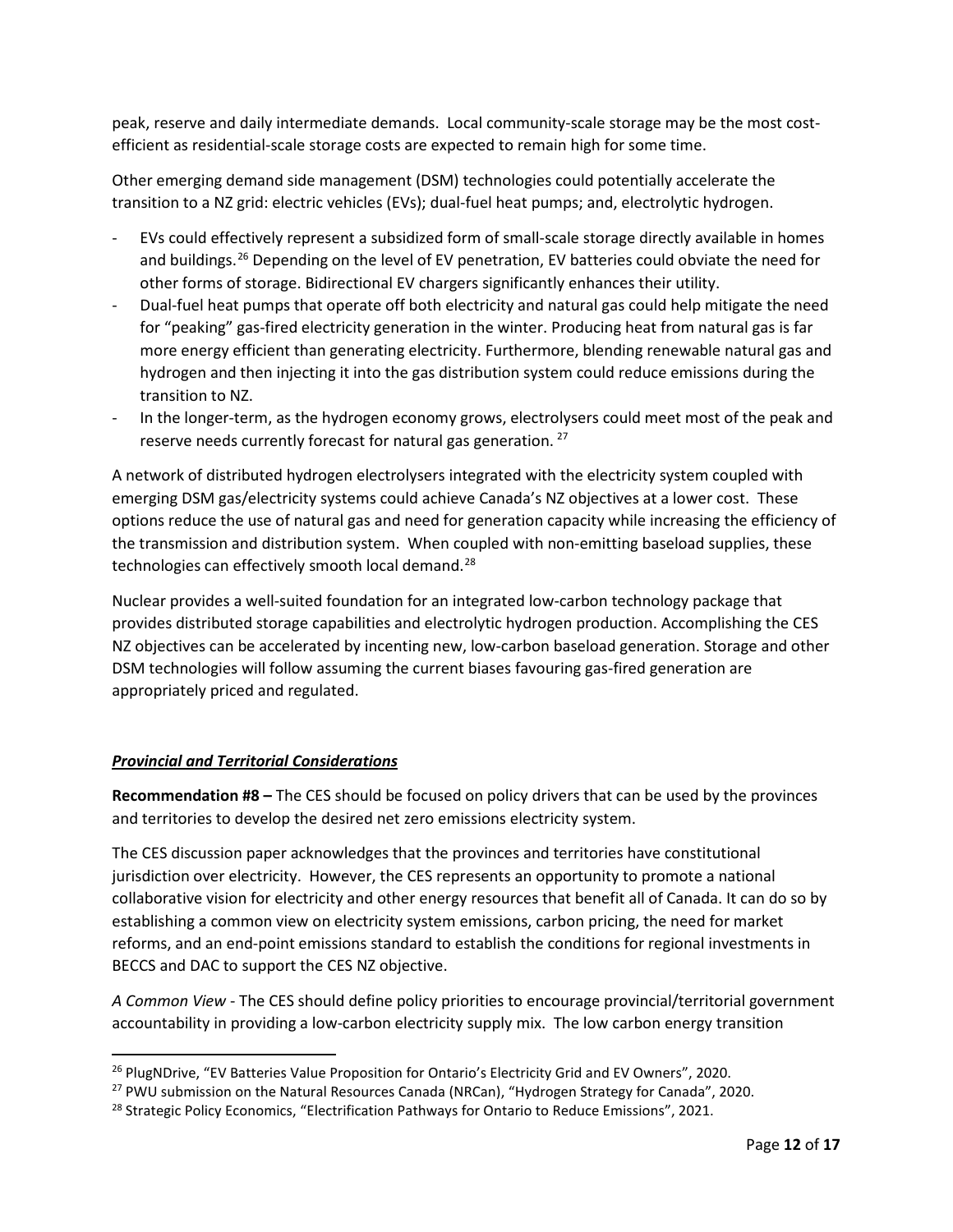exemplifies Canada's enduring policy dilemma – balancing the regional differences and disparities in resources and interests created by our vast geography. By focusing the CES on policy priorities, provincial/territorial governments are better able to optimize their own carbon footprint in support of achieving Canada's NZ goals.

Such an approach would provide government and private decision-makers with a framework to help balance and optimize the environmental, economic, and social benefits potentially achievable by building more low-carbon electricity, decarbonizing fossil fuels, and producing hydrogen. Maximizing the societal benefits from such investments would improve Canada's economic competitiveness while creating jobs and economic wealth. Governments could also work cooperatively to promote procurement criteria that further optimize these benefits.

*Carbon Pricing -* The OBPS and GGPPA rules for fossil fired-generation, consistent with the more aggressive approach recommended earlier, should be a sufficient federal tool to encourage the requisite decisions by regional governments and innovation by developers.

As previously noted, Ontario's emerging capacity gap and need for new gas-fired generation capacity in the near-term is a major challenge. The CES should encourage storage options that help avoid the need for new gas plants during the transition period and encourage investments in low-carbon baseload supply.

As well, these revenues should be invested to strategically optimize the cost effectiveness of carbon reductions and mitigate the impacts on Canada's trade exposed industries. Analysis shows that with a nuclear-based electricity system coupled with DSM and hydrogen and the smart re-investment of carbon price revenues, the requisite carbon price required to achieve Canada's 2050 targets could be as low as \$106/tonne.<sup>[29](#page-13-0)</sup> Keeping the carbon price low and implementing border adjustments could ensure low-carbon energy resources generate domestic economic growth and a competitive advantage in the global marketplace.

*Market reform* - In order to move effectively forward to a decarbonized electricity system, some deregulated provinces, like Ontario, will require electricity market reform, specifically with respect to resource procurement.<sup>[30](#page-13-1)</sup> Analyses show that Ontario's electricity market design will not successfully secure the low carbon resources needed to achieve  $NZ$ .<sup>31</sup> Furthermore, such market mechanisms do not encourage achieving broader societal benefits from these system investments.

*End-Point Emissions Standard* - Establishing an aggressive carbon price and goal to eliminate gas-fired generation precludes the need for a specific end-point emissions intensity standard and the associated compliance confirmation mechanisms. This end point efficiency standard should be zero or negative, as all of these technologies are forecasting lower costs than single cycle natural gas-fired generation with a fully applied federal carbon price.

Recognizing the inherent challenges in eliminating gas-fired generation, the CES should include mechanisms to encourage CCUS, Direct Air Capture (DAC) of carbon and BECCS technologies. It is worth noting that the BECCS has the advantage of producing negative emissions, a DAC requires significant

<span id="page-13-0"></span><sup>&</sup>lt;sup>29</sup> Strategic Policy Economics, "Emissions and the LTEP", 2016.

<span id="page-13-1"></span><sup>&</sup>lt;sup>30</sup> Strategic Policy Economics, "Electrification Pathways for Ontario to Reduce Emissions", 2021.

<span id="page-13-2"></span><sup>&</sup>lt;sup>31</sup> Strategic Policy Economics, "Electricity Markets in Ontario", 2020.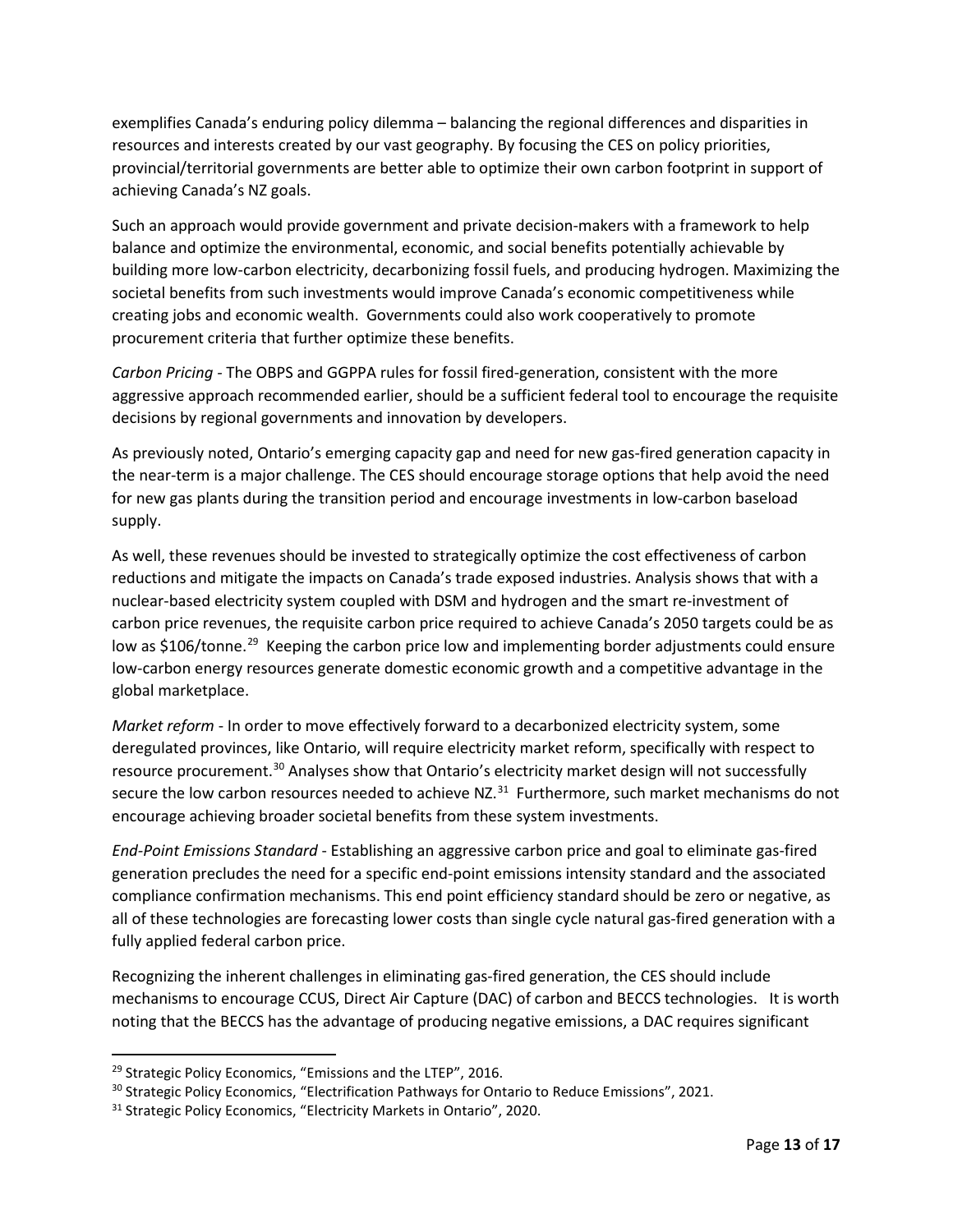electricity to operate and CCUS technologies require a DAC to eliminate emissions that escape the CCUS systems. The end point zero emission standard may require an effectivity date beyond 2035 in order to provide a reasonable transition period as described earlier. It may only be achievable by 2050 and hence may not be relevant as part of a CES NZ 2035 objective.

**Recommendation #9 –** Regional interprovincial Tx Interconnections are dependent upon the type and location of new non-emitting supplies.

Investments in interprovincial interties come with very high costs. Canada's current interconnection infrastructure is focused on north-south electricity exchanges with the U.S. Currently, there are modest exchanges between provinces and territories given the large distances between Canada's urban centers and sources of supply. This may or may not change as demands for low-carbon electricity increase across the country.

For example, the Atlantic loop is currently being explored to facilitate the delivery of the region's lowcarbon hydro resources to meet growing electricity demands in urban centers in eastern Canada. Other similar opportunities may exist—low-carbon electricity from BC to Alberta; from Manitoba to Saskatchewan; and, increased bilateral electricity trade between Quebec and Ontario.

However, forecasts indicate that all jurisdictions will experience significant demand growth that exceeds the capacity of their existing resources. The economics of new transmission investments will be driven by the type of new generation that is located in each jurisdiction and the emission reduction role it can play helping neighboring jurisdictions.

The uptake among the provinces of new hydro, CCU and nuclear technology may influence decisions on the need for long run transmission assets. While hydroelectric development has challenges as previously noted, if CCUS gains favourable economics, it could be a game changer. It is conceivable that successful CCUS implementation in Alberta and Saskatchewan may result in those provinces supplying BC and Manitoba instead. Alternatively, nuclear remains one of the most locationally flexible, low-carbon bulk generation options that any province could adopt.

**Recommendation #10 –** The CES should objectively communicate meaningful cost references regarding the available emission reduction options to support discussion and decision-making.

Annex A of the CES discussion paper provides a summary of the "cost and technological readiness of important technologies". The information is sourced from the Energy Information Agency (EIA) 2021 Annual Energy Outlook, which is a legitimate source for anchoring cost data. The U.S. National Renewables Energy Laboratory (NREL) also maintains an Advanced Technology Baseline that is drawn upon by the EIA. The NREL data provides more information. However, the cost information as presented in the Annex is misleading and incomplete and would lead to biased and ill-informed decision-making. Table 1 of the Annex, for example, provides overnight capital cost and variable O&M, but no fuel cost.

The information as presented incorrectly suggests the lowest cost option. For example, the overnight capital cost of a CCGT with 90% CCUS costs \$3600/kw versus grid-scale solar at \$1700/kw. However, if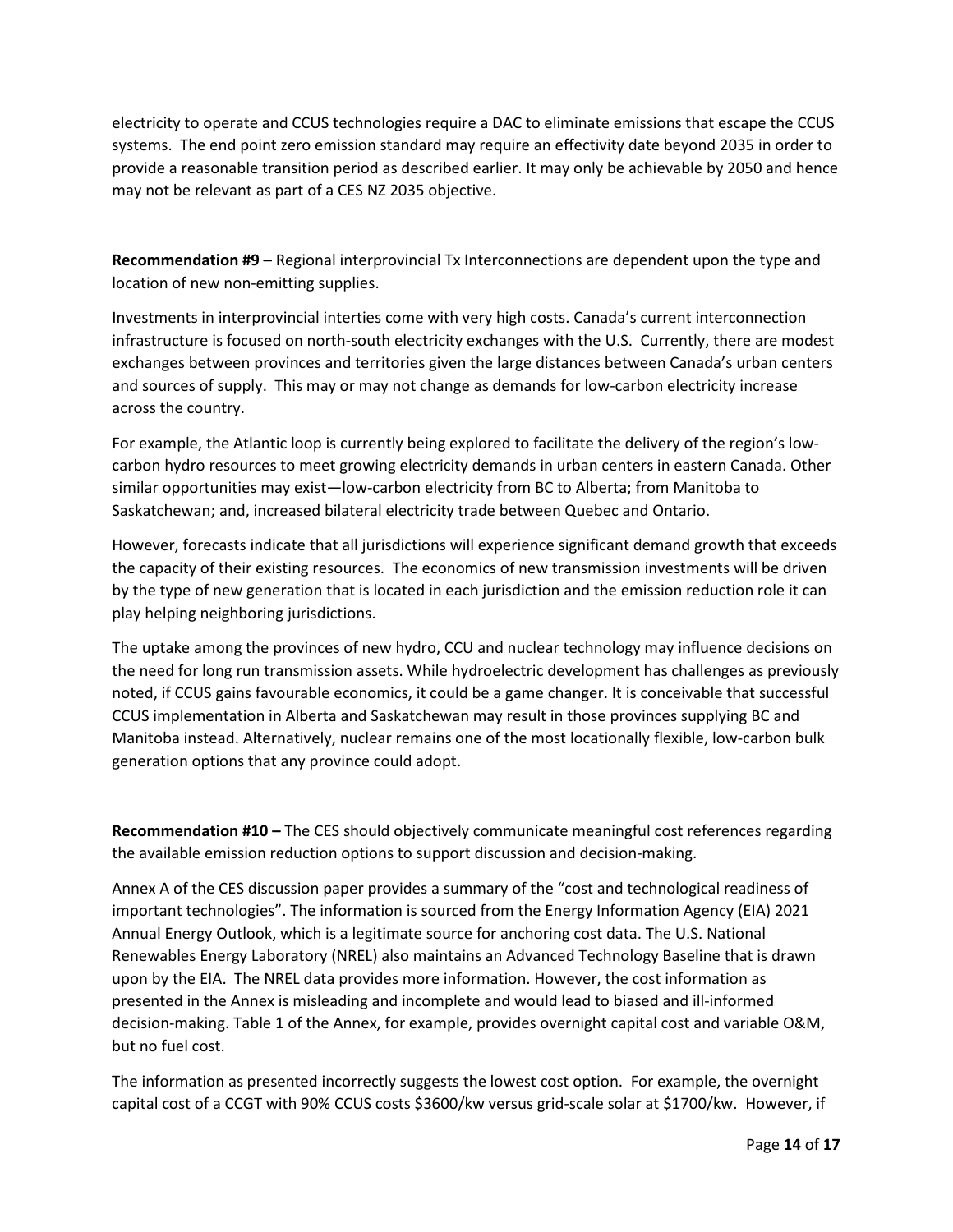used for baseload, the CCGT may have a 90% capacity factor, i.e. it produces full output for 90% of the time in a year. By comparison, solar in Ontario has only a 19% capacity factor. This means that the relative cost for solar, based on per MWh of electricity produced, would be five times higher and the CCGT 10% higher, leaving the CCGT at only 45% of the cost of the solar (e.g. 5\*1700 = 8500 vs 1.1\* 3600 = 3960). The capacity factor is a significant determinant of what is commonly referred to as a levelized cost of electricity (LCOE), a better metric for comparing costs between generation types if assumptions are aligned.

Furthermore, the CCGT option would incur a variable cost of fuel that is not shown in Table 1 and hence there are no mechanisms to assess the relative merits of even gas vs solar options on a cost basis. Additionally, as the CCUS of the CCGT is assumed to be 90% efficient, there are additional carbon cost implications.

The CES should present more relevant cost comparators, specifically LCOEs and should do so for each province and territory. Relevant factors include:

- 1) Capacity factor that will be realized reflecting the useful energy produced. This must not only consider the weather determined factors (e.g., Ontario solar's 19% capacity factor which is much less than assumed by the EIA) – but also the operational capacity factor that considers wasted energy as a function of the supply mix of the jurisdiction in which it may be installed and the penetration of renewables in it.
- 2) Regional cost structures that consider local labour and other supply considerations that affect the capital cost. The EIA publishes these for various regions in the U.S. The ECCC should provide equivalent assumptions for Canada; and,
- 3) Exchange rates should not be universally applied when converting U.S. costs to Canadian costs as not all elements of the cost of generation should be scaled uniformly by the exchange rate, particularly when there are some domestic sources of the supply. In general, generation options like nuclear with significant domestic content will have lower net exchange rate implications than for imported technologies e.g., renewables.

The previously described system modelling is required to establish the capacity factors relevant to each Canadian jurisdiction. The total system cost associated with a supply mix option is most informative. For example, Figure 4 compares a renewables-based solution to a CCGT with the CCS option and a nuclear-based option. These are the comparators that would be most informative to decision-makers.

The ECCC should undertake to provide this guidance and create a comprehensive Canada wide, jurisdictionally representative guide on the cost implications of the various, available technologies for a low-carbon supply mix. This guide should convey the total system cost impacts including for backup, storage and wasted energy.

## *Relationships to other Federal Initiatives*

The PWU recommends that the CES framework be adjusted to more assertively adopt a clear position in support of the role of low-carbon nuclear to meet Canada's future energy needs. Nuclear generation is an essential element of Canada's response to the climate change challenge and for achieving NZ by 2050. Strong, sustained advocacy and policy incentives by the federal government are imperative to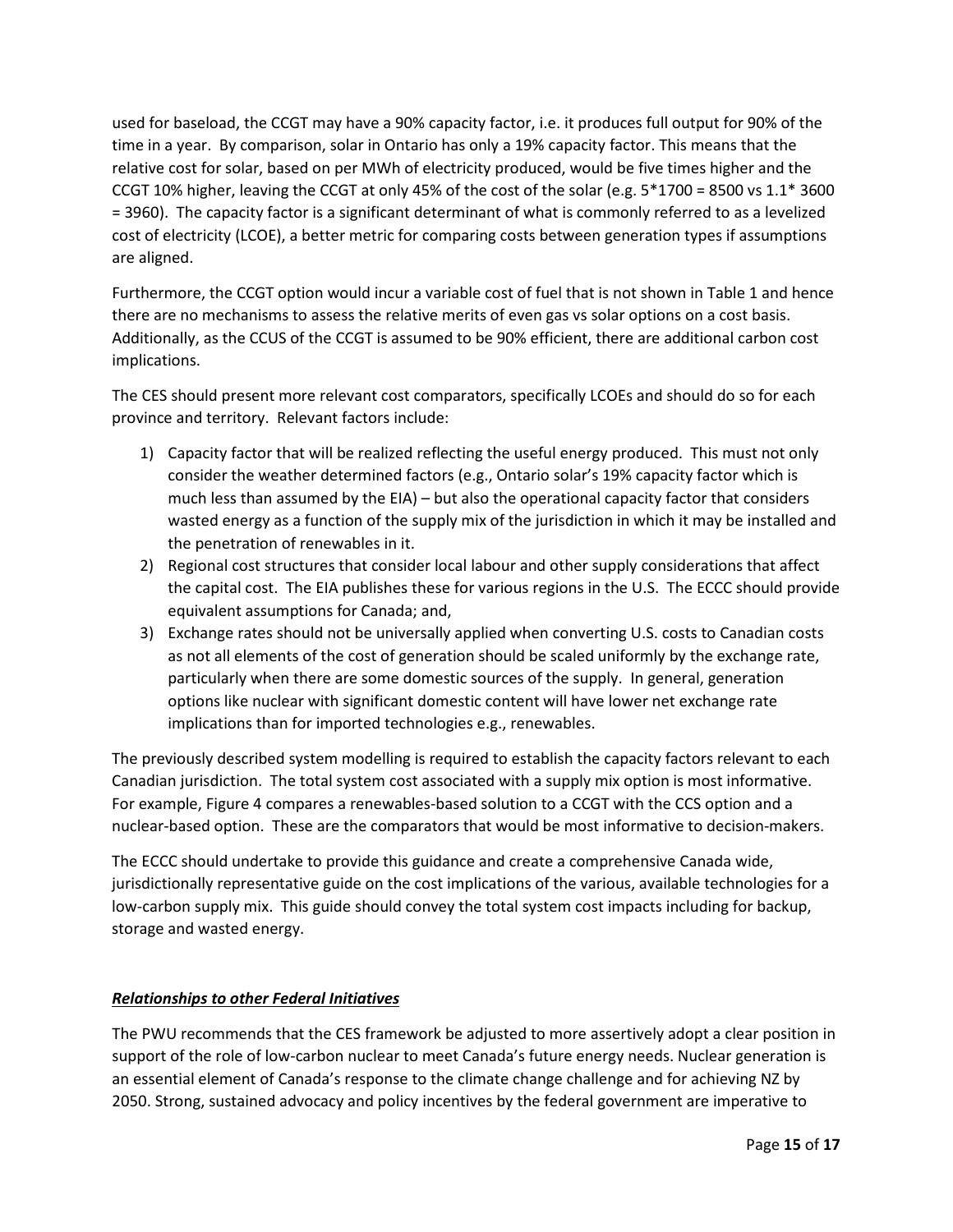ensure long-term, low-carbon energy security for Canada and achieve its economic and environmental targets. By providing a more balanced view of the available options and the cost and economic implications of each, the federal government, in concert with its carbon pricing policies, should not need additional programs.

**Recommendation #11 –** Federal tax credits should be available to all low-carbon, baseload and intermediate resource options to support the CES's technology agnostic objective.

The PWU supports the notion of a CCUS investment tax credit to help Canada's transition to a net-zero economy. However, the scope of such a program should be broadly structured to help reduce emission costs and to provide equitable tax support for the emission reduction strategies of all the provinces and territories. This means expanding tax credits to other non-emitting technologies that help displace emissions from natural gas consumed by the electricity system.<sup>[32](#page-16-0)</sup>

The PWU has identified three examples of technologies that warrant tax credit support, particularly in regions where long-term carbon storage may be cost prohibitive or non-viable:

*i. Biomass-fired generation*

Biomass-fired generation is a source of flexible, dispatchable, low-carbon energy that can displace the contributions of natural gas-fired generation.

For example, Ontario Power Generation's biomass-fueled Atikokan Generating Station's strategic geographic location with transportation and grid connections, existing biomass infrastructure, and available heat outputs support its development as a low-carbon energy centre.<sup>[33](#page-16-1)</sup>

Analyses show that Ontario has vast, renewable biomass resources available from forestry and agriculture wastes and purpose grown crops. Equipping the station with carbon capture and some level of storage/utilization capacity (e.g., increasing yields in nearby greenhouses) would make it a net carbon sink. Utilizing the wasted heat for pellet production would expand the existing supply chain providing additional economic, environmental and social benefits, including enhanced regional energy security.

## *ii. Nuclear Production of Zero-carbon Hydrogen*

Nuclear generation—existing and future and any associated infrastructure for hydrogen production should be eligible for tax credits. Nuclear's 24/7 baseload output provides costeffective low-carbon electricity for hydrogen electrolysers. In addition, the production from these electrolysers can complement nuclear's baseload role while providing system services that displace the need for natural gas-fired generation.[34](#page-16-2)

## *iii. Role of Hydrogen Electrolyser in the Electricity System*

During times of peak electricity demand, flexible, rapid response resources are required to ensure reliability — the role traditionally played by natural gas-fired generation. Reducing demand during peak times would help mitigate the need for gas-fired generation. Hydrogen electrolysers supplied

<span id="page-16-0"></span><sup>&</sup>lt;sup>32</sup> PWU submission on the CCUS tax credit.

<span id="page-16-1"></span><sup>&</sup>lt;sup>33</sup> PWU, Submission to MNRF on ERO 019-3514, Ontario's Draft Forest Biomass Action Plan, 2021.

<span id="page-16-2"></span><sup>&</sup>lt;sup>34</sup> Strategic Policy Economics, "Electrification Pathways for Ontario to Reduce Emissions", 2021.